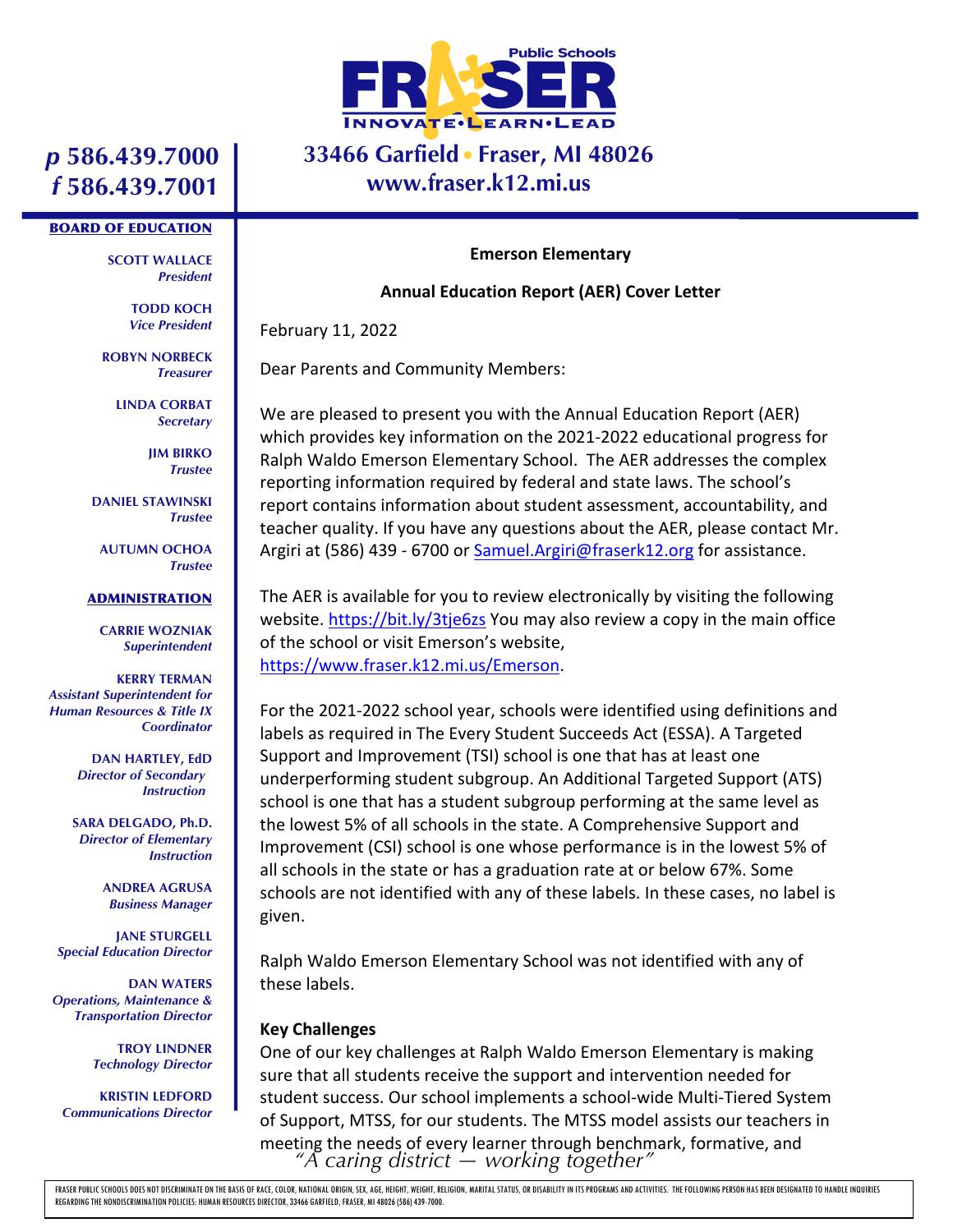

# **33466 Garfield Fraser, MI 48026 www.fraser.k12.mi.us**

summative assessments and targeted intervention for all learners not meeting their growth and proficiency target percentages as assessed on the M-Step and/or district data points. All of our students participate in Growth Mindset and Self-Regulation, they create individual student goals in reading, math and life skills. Our staff meets regularly to define curriculum essentials, set goals, analyze common assessment results, and monitor student progress. Our building implements all Professional Learning opportunities for staff and school improvement. District provided professional development has included Competency Based Education, Modern Teacher, Universal Design for Learning, Literacy, Eureka Math, Restorative Practice and Portrait of a Graduate.

State law requires that we also report additional information. The following information meets these State requirements:

### 1. PROCESS FOR ASSIGNING PUPILS TO THE SCHOOL

Fraser Public Schools and Ralph Waldo Emerson Elementary assign students to available roster slots within the district and school through the following district process:

- Fraser Public Schools residents living within the Emerson boundaries.
- Siblings of current Emerson students that apply during open enrollment periods.
- Fraser Public School residents living outside of the Emerson boundaries that apply for Internal Schools of Choice during open enrollment periods.
- County-wide Schools of Choice residents that live within Macomb County that apply during open enrollment period.
- Each building is assigned schools of choice students based on classroom space, target numbers per grade level, and, if possible, honoring parent school requests.

### 2. THE STATUS OF THE 3-5 YEAR SCHOOL IMPROVEMENT PLAN

In the 2020-2021 school year Ralph Waldo Emerson Elementary continued to work on the following School Improvement goals.

Ralph Waldo Emerson's Current Target Goals:

- All students will become proficient in Language Arts.
- All students will become proficient in Math.
- All students will become proficient in Science.
- All student will become proficient in Social Studies

As a result of these goals, we have seen progress in student scores on our building assessments. Teachers administer common assessments three times per year in reading and

*"A caring district — working together"*

FRASER PUBLIC SCHOOLS DOES NOT DISCRIMINATE ON THE BASIS OF RACE, COLOR, NATIONAL ORIGIN, SEX, AGE, HEIGHT, WEIGHT, RELIGION, MARITAL STATUS, OR DISABILITY IN ITS PROGRAMS AND ACTIVITIES. THE FOLLOWING PERSON HAS BEEN DESI REGARDING THE NONDISCRIMINATION POLICIES: HUMAN RESOURCES DIRECTOR, 33466 GARFIELD, FRASER, MI 48026 (586) 439-7000.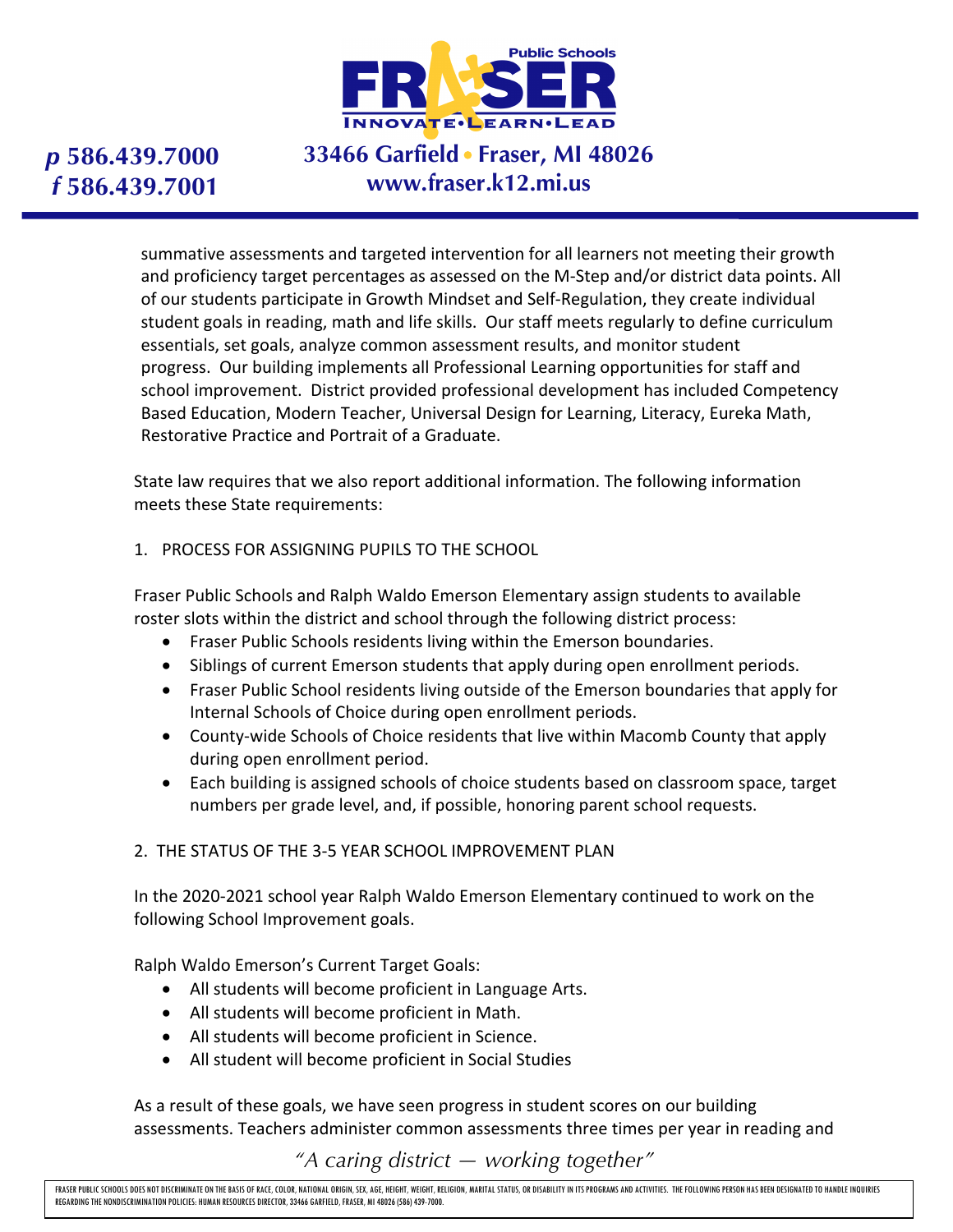

# **33466 Garfield Fraser, MI 48026 www.fraser.k12.mi.us**

math and then analyze student data to determine what interventions are needed. We have a school-wide Multi-Tiered System of Support in place for our students. The MTSS model assists our teachers in meeting the needs of every learner.

Fraser's elementary curriculum is based on the Common Core Standards and Benchmarks. If you wish to view the Fraser Public Schools Core Curriculum in Language Arts, Math, Science, and Social Studies, please refer to the district website. Fraser curriculum committees have developed learning objectives that each student is expected to be proficient in his/her grade level in order to be successful on State and local assessments in the core areas of Language Arts, Math, Science, and Social Studies. This has been accomplished with the help of staff at various levels in the district, including teachers and administrators. The school's Principal is responsible for monitoring its implementation at the building level and ensuring every student is achieving a level proficiency on learning objectives.

### 3. A BRIEF DESCRIPTION OF EACH SPECIALIZED SCHOOL

Ralph Waldo Emerson Elementary is not a specialized school.

4. IDENTIFY HOW TO ACCESS A COPY OF THE CORE CURRICULUM, A DESCRIPTION OF ITS IMPLEMENTATION, AND AN EXPLANATION OF THE VARIANCES FROM THE STATE'S MODEL

The state of Michigan defines the comprehensive core curriculum as the essential curriculum content that all students must learn in order to progress through the various educational levels. In the last year, departments and K-12 District Committees have been engaged in reassessing and revamping the core curriculum to better align with the Common Core State Standards, NGSS, C3, and Michigan Content Expectations to design a Competency Based Learning Model. The core curriculum can be accessed at

http://www.michigan.gov/mde/0,4615,7-140-28753\_64839\_65510---,00.html

Time and effort have been spent to ensure that Ralph Waldo Emerson Elementary School's curriculum will prepare students appropriately.

The results of this process are assessed through individual classroom and teacher assessment procedures as well as M-STEP, SRI, DRA, and AimsWeb test results. Departments and Curriculum Leaders have developed common tests that assess student learning. This type of data will allow teachers to analyze and improve any area of weakness discovered in student learning. Our continued goal for 2021-2022 is the continued implementation and expansion of targeted tiered interventions that will support our students in the areas of reading and mathematics.

*"A caring district — working together"*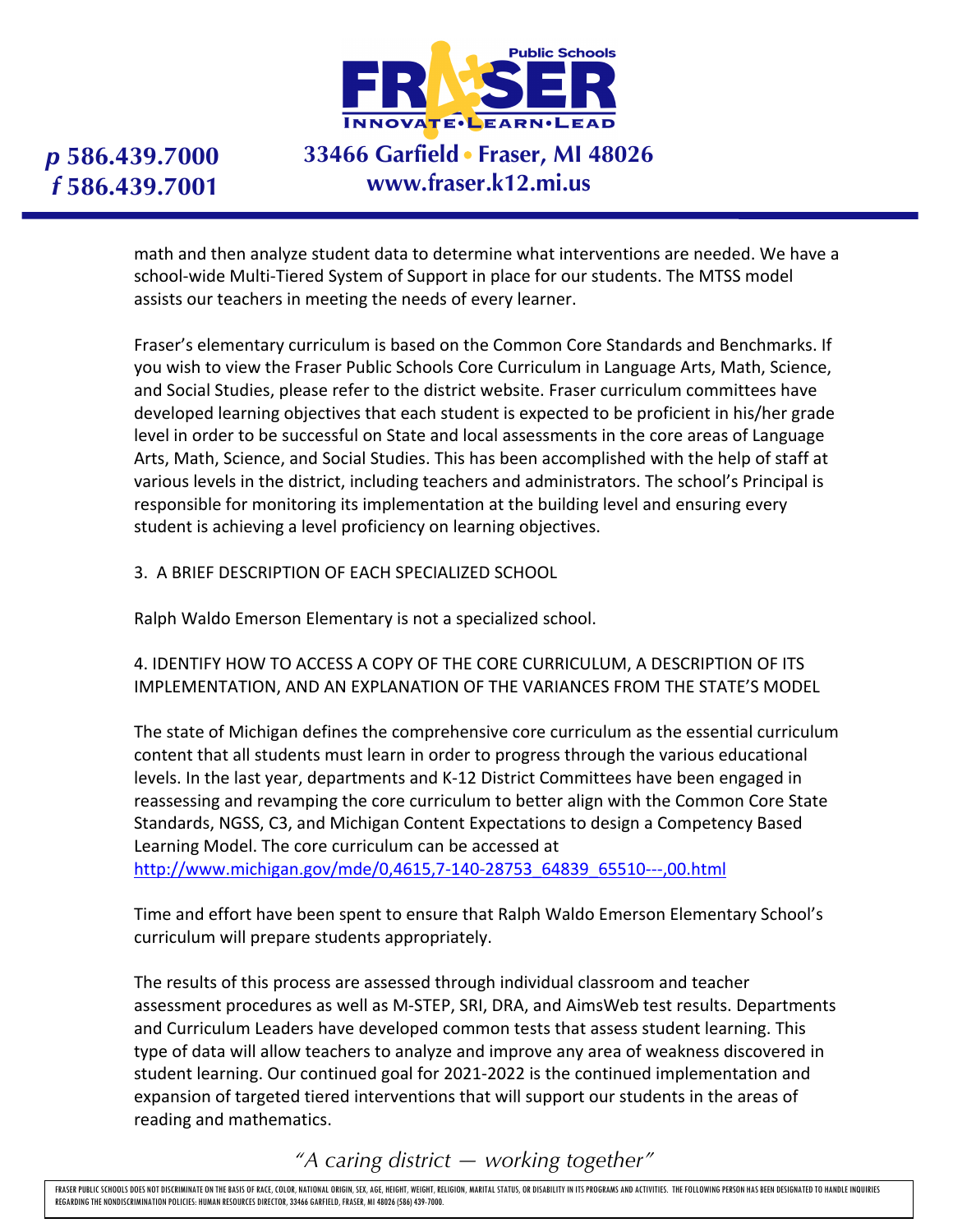

# **33466 Garfield Fraser, MI 48026 www.fraser.k12.mi.us**

A copy of the comprehensive core curriculum can be obtained by contacting Dr. Sara Delgado, Director of Elementary Instruction.

### 5. THE AGGREGATE STUDENT ACHIEVEMENT RESULTS FOR ANY LOCAL COMPETENCY TESTS OR NATIONALLY NORMED ACHIEVEMENT TESTS

### 2020-2021 M-STEP

Percent of Students Proficient at End of Year

| Grade                 | Reading<br>2020-2021 |
|-----------------------|----------------------|
| 3rd Grade             | 39                   |
| 4 <sup>th</sup> Grade | 26                   |
| 5 <sup>th</sup> Grade | 47.1                 |
| 6 <sup>th</sup> Grade | 47.1                 |

2020-2021 M-STEP

Percent of Students Proficient at End of Year

| Grade                 | Math<br>2020-2021 |
|-----------------------|-------------------|
| 3rd Grade             | 52.4              |
| 4 <sup>th</sup> Grade | 32                |
| 5 <sup>th</sup> Grade | 40.4              |
| 6 <sup>th</sup> Grade | 17.6              |

\*2019-2020 Data not available due to Covid-19 school closure.

*"A caring district — working together"*